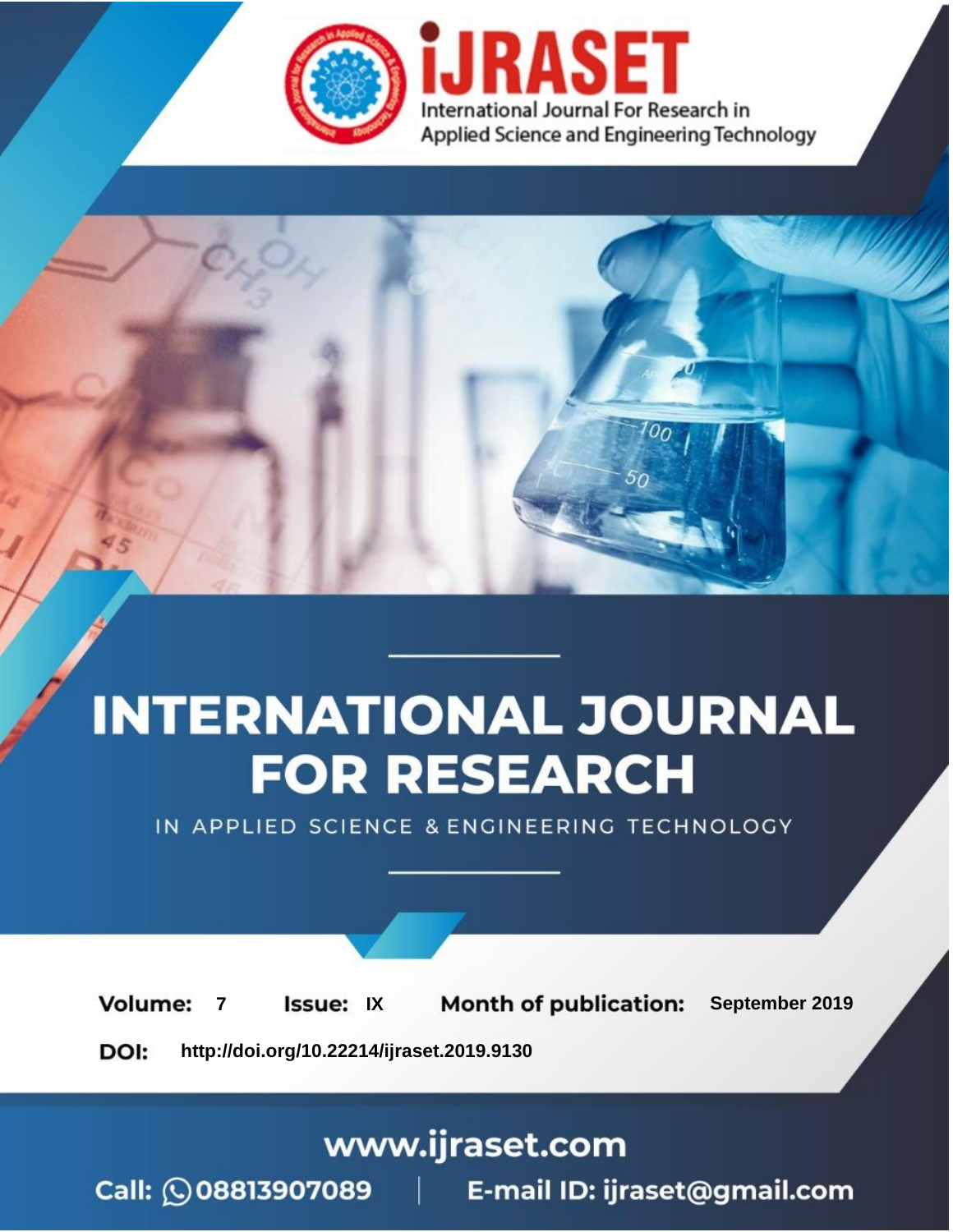

### **A Survey of Web Mining and Various Web Mining Techniques**

Ashish Panchal<sup>1</sup>, Kaushlendra Verma<sup>2</sup>, Ayush Maru<sup>3</sup> *1, 2, 3Department of Computer Applications, National Institute of Technology, Haryana*

*Abstract: Mining is essence of valuable information from the huge set of raw information. Mining techniques in data mining is known as web mining. The rapidly increasing number of web contents including image, multimedia, and digital data. The knowledge gained from the web can be utilised for increase the performance for searching of data. In the internet there is so many duplicate data in present. Thus how we can utilise the useful data from the whole collection of data is a tough task.Web mining shows the past work on using different web algorithms. Today The huge amount of data is present on web. The web crawler plays the essential role in updating the current data. The search engine are depends on the ranking technology instead of the other vector based approaches. This paper will focuses on different web mining techniques and the various algorithm used in it.* 

*Keywords: Web mining, crawlers, structured mining, HITS, page rank, usage mining.*

#### **I. INTRODUCTION**

It is a process that searches and filter the data over web for the purpose of sorting and excluding that repeated information or data. Web mining targets the content of structure of world wide web document which has large dispense enterprising data. Web mining included the subtasks –

- *1)* Select from where to extract the data.
- *2)* Choose the specific portion of data which is useful for web pages.
- *a) Generalisation:* Automatically find the same pattern on one or more web sites.
- *b) Analysis:* Assure that the information is true or false.

Web pages increases rapidly day by day and it is up to 3 trillion[12] and development of web pages overlapping some information exist and misleading data in web. Ten year ago there was lack of data for home users and this is difficult to identify information to make collection or analysis of web content which help to solve the problem of uncontrolled data in lesser way. Like some system content information in the internet for specific group of users as well as some system could search illegal data or information in the internet to take some legal action. Now days data in web pages is presented in the non structured or semi-structured form. The formation of the web pages is in non-convenient for data analysis system.

The main barriers is to identify or understanding the contain which is on web pages. The important of web mining is presentation and definition of possible web mining categories not cleared, The service requires a different structured framework which has ability to provide a handing substitute for user[1].

Web mining play an important role in achieving the useful information role which we want. It refers to discover and analysis the useful content over the world wide web. It is basically obtaining knowledge from number of web page in websites[2]. The Area of research increasing day by day because of the interest various research communities. The splendid growth of knowledge resources accessible on internet, Now a days interested in E-commerce. The situation that is observed to exist partly create distraction. Although the constitutes web mining is the technique for fetching the information either online or offline from the text content which is present on the web like newsletter, newsgroup the text content html document achieve by deleting html tags and web resources a selected by manually[11]. The information selection is type of conversion process of initial data.We suggest decomposition web mining in to the sub task.

#### *A. Resources Identify*

Task of fetching intended web document.

#### *B. Gaining Knowledge of Collection and Pre-Preparation*

In this collection and pre-preparation or automatically selected individual data for retrievals resources.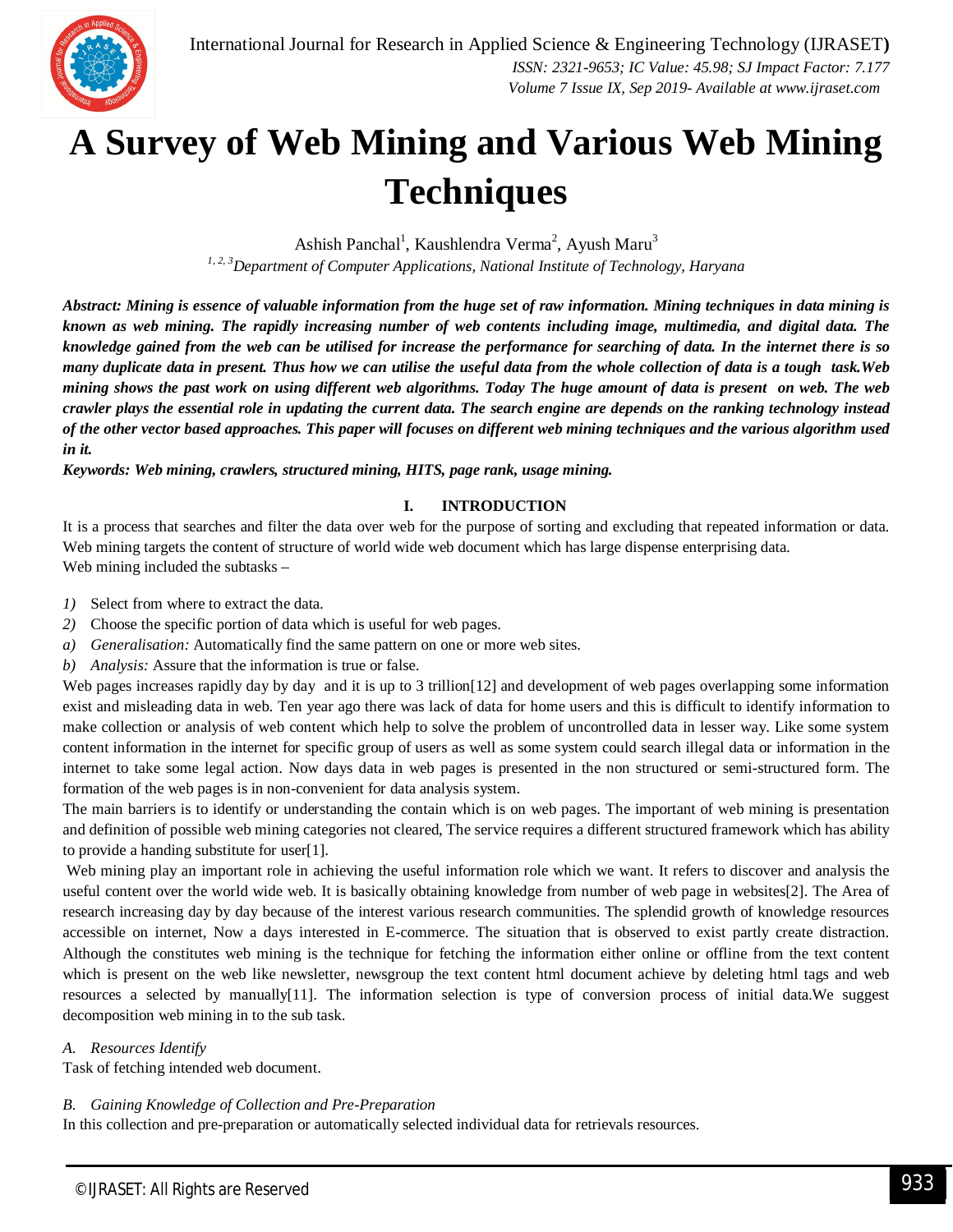

 *ISSN: 2321-9653; IC Value: 45.98; SJ Impact Factor: 7.177 Volume 7 Issue IX, Sep 2019- Available at www.ijraset.com*

#### *C. Generalization*

It is automatically find unexpectedly or during search general pattern at the single websites as well as several sites.

#### *D. Survey*

A validation or definition for the mine patterns.

Web mining have a too much attachment with software relationship or intelligent agent and many of this agent are performed data mining task to attain their goal.

Different classification of software agents—

- *1)* UIA (User interface agents)
- *2)* DA (Distributive agents)
- *3)* MA (Mobile agents)

User interface agent attempt to increase the capacity of existing user interaction with the system by modify conduct.

User interface agent that can also be partitioned into the web mining agents categories filtering agents and individual assistant agents.

Distributive agents technology is study with problem solving by multiple of agents and applicable agents in this categories are distributed agents for knowledge detection.[4]

There are two routinely used methods for developing intelligent agent that would assist user detect as well as fetch useful information from web.

It presume that if some users rate any item or product then the other user with the same interest also give rating this item better also so this method mainly uses the data or user rating viewed in this light we could classified the content based methods web content mining and the collaborative approaches as web uses mining. However collaboration approaches might also combined with web contain.

#### **II. WEB MINING**

Raw information are mainly stored in a Data Warehouse, involving the focused on the establishment is to find certain data for analyse behaviour of seamanship.It is three types:

- *1)* Information consisting in web page like text, video.
- *2)* User ip address, login time, how much time he spend of web.
- *3)* Set of details of user.

#### *A. Five Classification Methods*

Classified by decision tree, neutral networks*,* svm, classification based on association, bayes.

#### *B. Four Clustering Type*

Partition method, density type method, grid-type method, model-type method.

#### *C. Types of Union Rule*

Multi type associated law, multi dimensional associated rules, quantitative associated rules.

| Data Mining                                                 | Web Mining                                                   |  |  |  |
|-------------------------------------------------------------|--------------------------------------------------------------|--|--|--|
| Data mining involes using methods to search basic           | Web mining involes analysis of web server logs of a website  |  |  |  |
| structure and relationship in huge amount of data           |                                                              |  |  |  |
| Most of the data mining apps search patterns in a structure | Web mining used for search pattern in a semi-structured data |  |  |  |
| data such as data based                                     | example world wide web.                                      |  |  |  |
| It can handle large amount of data                          | It can handle big data compare then traditional data mining. |  |  |  |
| When applied data mining of corporate knowledge, the        | Web mining, the information is public and really ask arrival |  |  |  |
| information is secure and generally ask right to read.      | right                                                        |  |  |  |
| Data mining fetch data by a database, which gives some      | web mining is processing of non framwork or semi-framwork    |  |  |  |
| levels of obvious framework.                                | Data from world wide web. Even the basic information of      |  |  |  |
|                                                             | web pages arrive from a database, generally is hidden by     |  |  |  |
|                                                             | html.                                                        |  |  |  |

#### Comparision in Data mining and Web mining—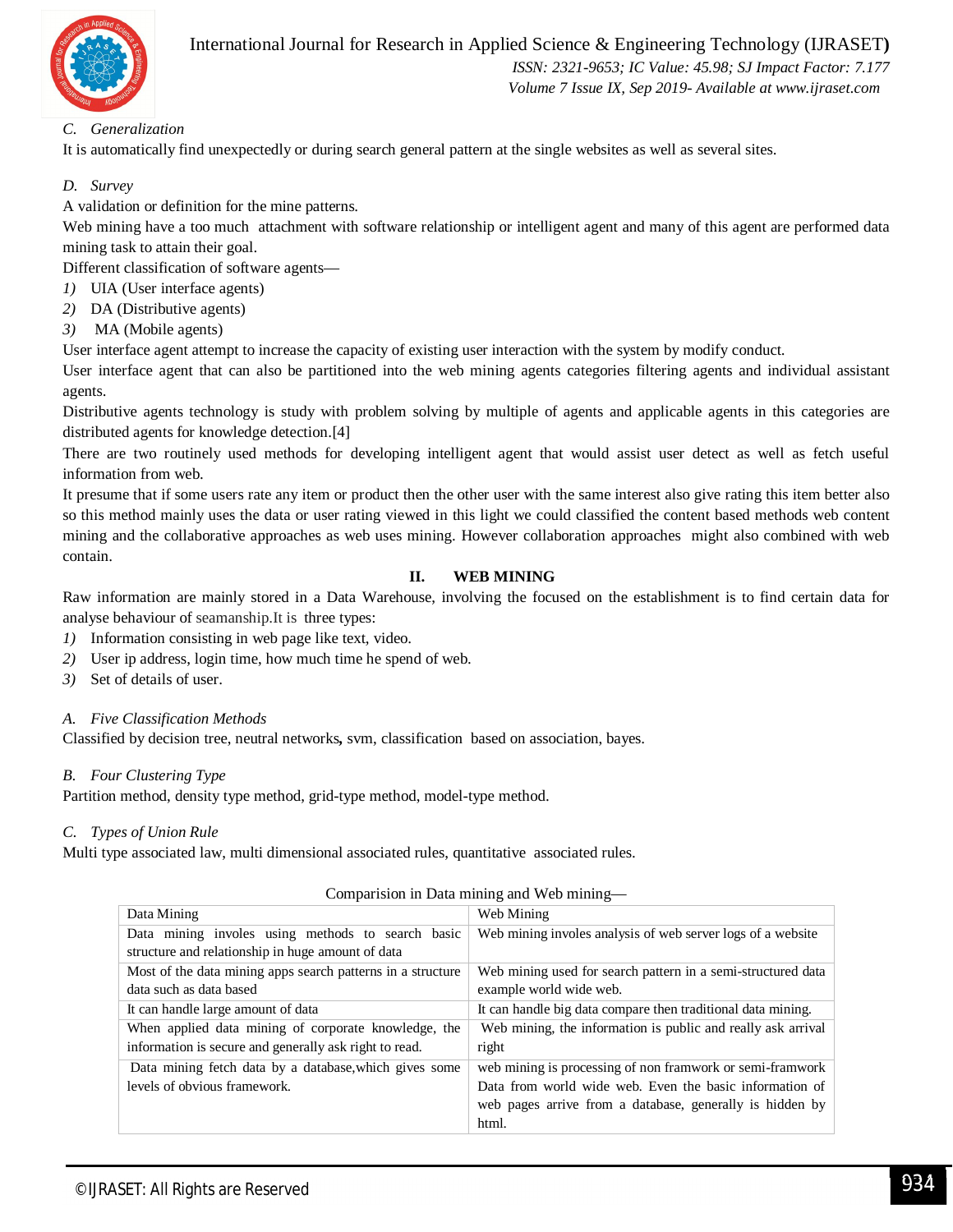

 *ISSN: 2321-9653; IC Value: 45.98; SJ Impact Factor: 7.177 Volume 7 Issue IX, Sep 2019- Available at www.ijraset.com*

#### **III. DIFFERENT WEB MINING TYPES**

It is three types—

- *1)* WUM (where WUM is Web usage mining)
- *2)* WCM (where WCM is Web contents mining)
- *3)* WSM (where WSM is Web Structured mining)

#### *A. WUM (where WUM is web Usage is Mining )*

In usage mining it follow the procedure of data mining methods for find knowledgeable data from user's activity. This files contains the user's Activities when the user search on the website.[9]

- *1)* Determine the market importance for each customers.
- *2)* Build effective market strategy.
- *a) Web Servers Data:* Customers data are automatically fetched in the web servers, which includes user IP address, page information, agent details and time of acquiring the website.
- *b) Apps Server Data:* E-commerce applications use online transaction application servers. It stores different kind of commercial functions and log files related to those users.

#### *B. Web Content Mining (WCM)*

It is slightly nonidentical as compare to the data mining technique we use in this type of mining. It is similar to text mining for the reason that web contents are also texts. It deals with data which is unstructured and semi structured data. Content mining applies methods to web documents. Web content mining used in multimedia data mining.

Tools for web content mining are—

- *1)* Crawlera
- *2)* Webql
- *3)* Xml miner
- *4)* Bixo

#### *C. WSM (where WSM is Web Structure Mining)*

Web structure mining known as linkage construction analysis, it is the area of web mining. Different ways on huge hyperspace linkage storeroom to prompt systematic way regarding websites as well as webpages by analysing the link association that can be used for increasing the page hits and to improve page ranking. The data come from web structure mining includes of textual webpages assembled by slowpoke from all above the connection of multiple server. It contains the four basics tide.

- *1) Data Gathering:* Collecting the data for analysis from various interconnected links.
- *2) Pre-Processing:* It contains the four procedure data cleans, data in corporation, data evaluation as well as variation, data depletion also includes the task link validation, link originality.[3]
- *3) Knowledge Searching:* By trying many data mining methods used in process data which is statistical explication, clustering, format matching study.

Some of the web structure mining algo.:-

- *a)* Page Rank
- *b)* Hyper text induced topic search
- *c)* Weight page rank
- *d)* Time Rank.
- *e)* WPCR (where WPCR is Weighted page contents rank.)
- *f)* Hyperspace page ranking using Link attributes.
- *g)* Eigen Rumour.
- *h)* Distance rank.
- *i)* Query Dependent Ranking

Web structured mining mainly uses page rank and Hyperlink-Induced Topic Search for better and user relevant. Tools used in web structured mining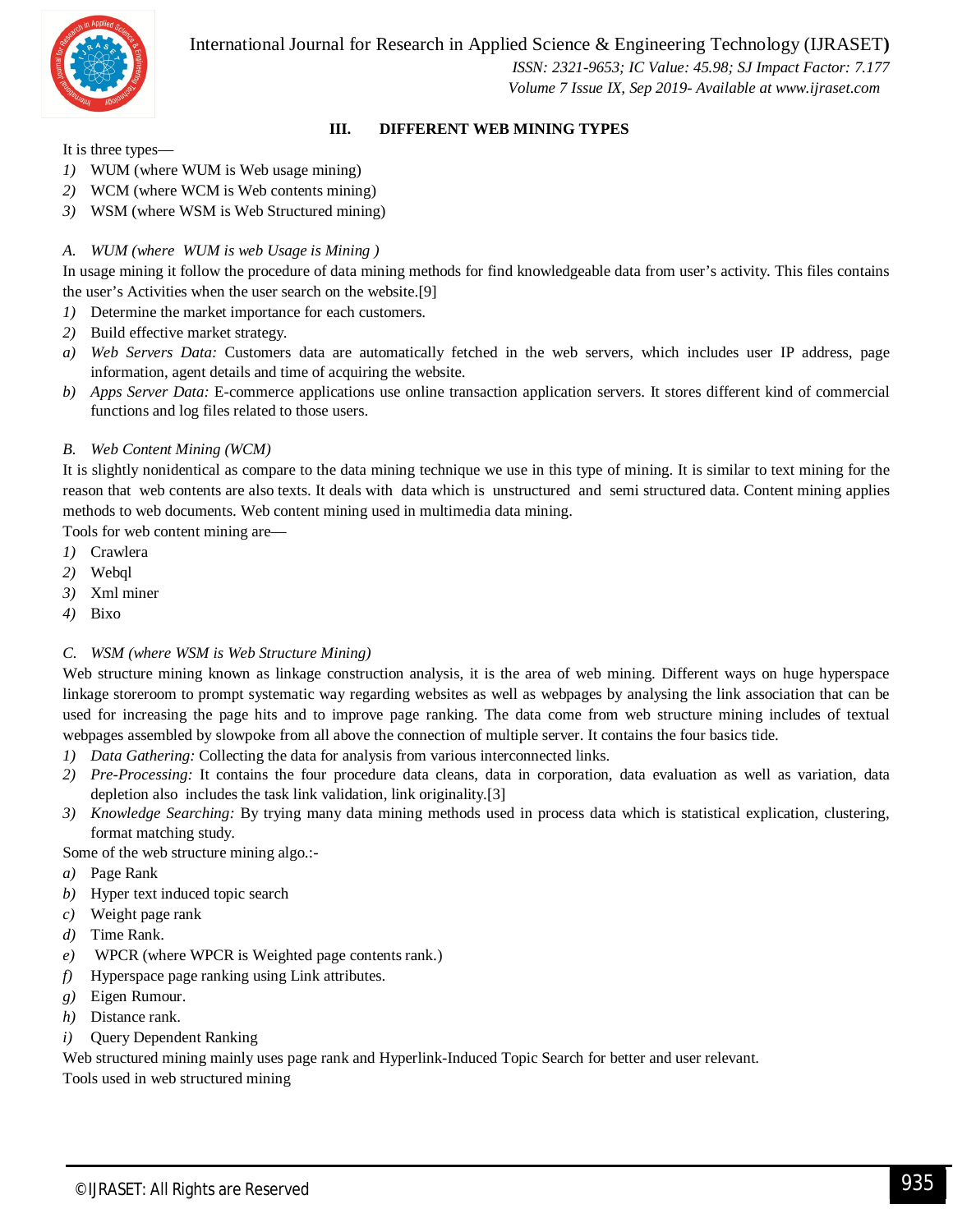

International Journal for Research in Applied Science & Engineering Technology (IJRASET**)**  *ISSN: 2321-9653; IC Value: 45.98; SJ Impact Factor: 7.177 Volume 7 Issue IX, Sep 2019- Available at www.ijraset.com*

*4) Majestic Tools:* It is a huge effective Market Analytic tool it provides service for Search websites to Optimized strategy, website developers and media analysts. from the help of this tool, you can get reliable data so that you can study the performance of your websites You can become completely clear about your site's ranking in terms of backlinks. And also compare your website with your competitors. HITS, page Rank algorithm.

#### **IV. RELATED WORK**

The Purpose Approached is to build an Information system that analysis the current website performance and avoid the data redundancy Data that can be achieved high performance of our websites. Many researchers find out the way of representing the web mining

#### **V. ALGORITHMS USED IN WEB MINING.**

#### *A. Page Rank Algorithm*

PageRank is an algorithm which is being used by Google for Searching for ranking web pages into search engine.It is the first algorithm that was used by the google. Its name based on Larry Page, [5] founders of Google. PageRank is a method which calculates significance for web pages. PageRank accepts that page has better rank if total of the rank of its out links is more.[10] It is known the base for all present time Search Engines. The key approval for crucial webspage for accept extra nodes from different web pages.

Google stated that PageRank works with the help of calculating the number and standard for nodes to web page to setup a dry idea for crucial web pages. Ranks pages depend on the number of outlinks indicating to them. The algorithm allocates pages a Total PageRank based on the PageRanks of the outlinks specify to the page. The links to a page can be arranged into the following types: Inbound links which is links in between given site from external source pages. Outbound links which are links from the given page to pages in the same site or other sites and The links which has no outgoing link is known has dangling link.

The Page rank of the web sites is evaluated as a total of the Page ranks for every pages incoming nodes and split up by the number for outgoing node for every web pages.

Page rank of P=(1-damping factor)+damping factor $\sum_{i=1}^{n}$ (page rank(Ki)/O(Ki)

Where Page rank (P) is the PageRank of page P

Page rank (Ki) is the PageRank of pages Ki which link to page P

O(Ki) is the number of outbound links on page Ki

damping factor which can be set between 0 and 1. It depends on the number of clicks, usually set to 0.85 n is the number of inlinks of page P.

Mentioned is example for PR algorithm. Suppose Web Graph shown in Fig. 1



Figure 1: Example of web graph with links and outlinks

Page, A being referenced by pages B and C. C, B has 1,2 outlinks.Page rank value of the page A is given as:  $PR(A)=1-d + d(PR(C)/1 + PR(B)/2)$ 

The Algorithm will not rank the entire website, but it is negotiate for each page separately. and, PR(A) is recursively identify from Page rank of which pages connect to page A.

- *1) Iterative Approach of Page Rank:* Every pages is a allocated a initial page rank value for one. This rank values are repetition replaced page rank equations for found the final result. In more repetition would be follows to more desirable page rank .
- *2) The Page Rank Algorithm Iteratively Stated Are*
- *a)* Originally suppose one is the Page rank for all websites.
- *b)* Evaluate page ranks for each pages by given method.
- *c)* Do the evaluation until value of back to back Iterations Matches.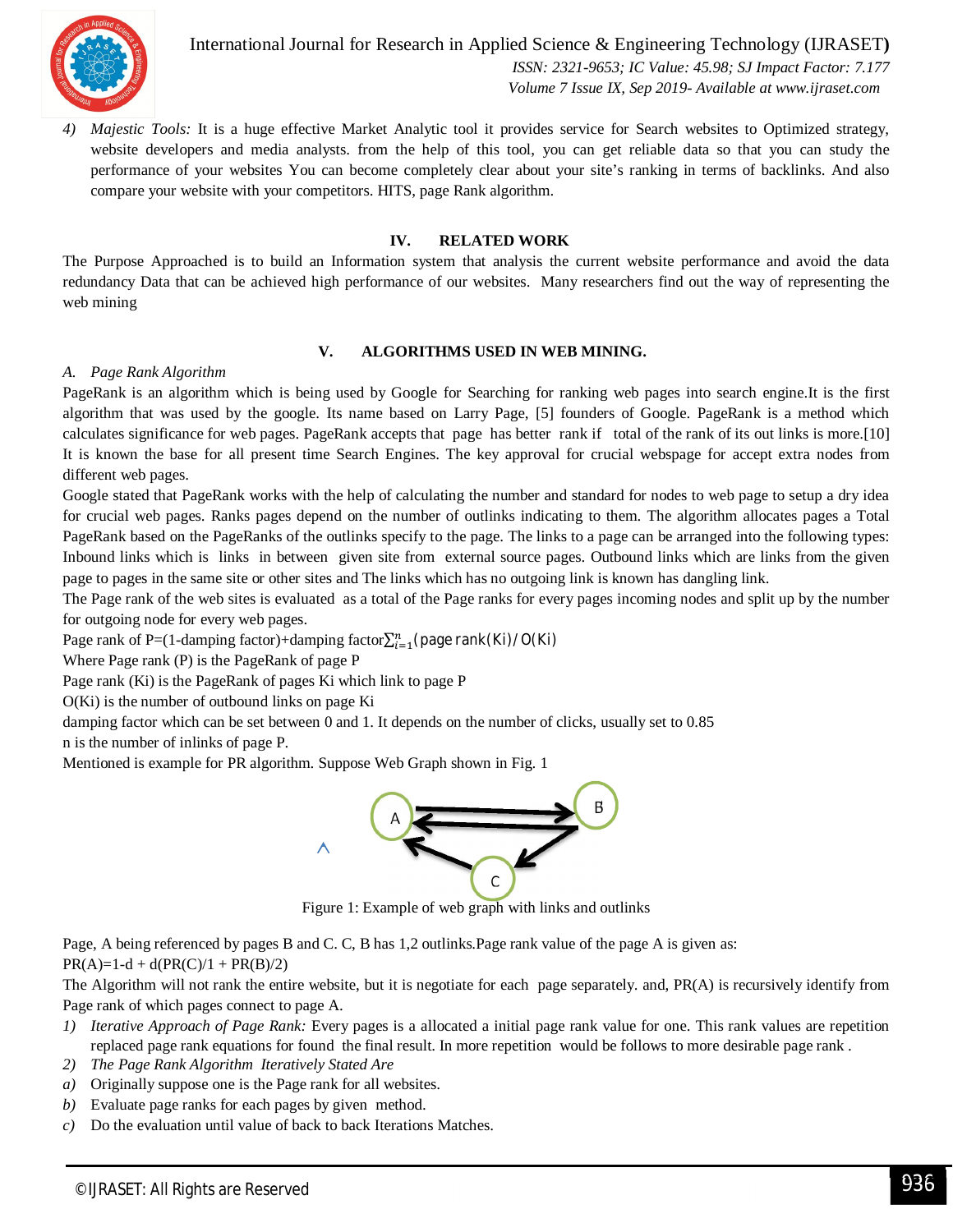

 *ISSN: 2321-9653; IC Value: 45.98; SJ Impact Factor: 7.177 Volume 7 Issue IX, Sep 2019- Available at www.ijraset.com*

- *3) Advantages*
- *a)* Since it pre evaluate the rank counts it appear in small time and so it is fast.
- *b*) It is extra achievable as calculate rank will be score at the time of indexing not at the time of querying.
- *c)* It gives crucial pages rank is evaluated on the basis of admired for page.
- *4) Disadvantages*
- *a*) It give importance previous pages more, since a new page, even if it is better, Not having much links untill it not belong of an present websites.
- *b)* Contingency of consequence pages user query is not so much as this doesn't approve the data of web page.
- *c)* the problems exists in the type of Dangling links which arise pages which includes a link such that the hypertext objective to pages without outbound nodes.
- *d*) It leads to rank sinks trouble rise when n/w pages receive in endless link cycles.
- *e)* One more issue in Page rank is a set of pages in which if no links are there of with in the set of outside the another set.
- *f)* Wherther there is circle denoting in your web pages, then it decrease home page's Page rank.
- *g)* page without outlinks is also there.

#### *B. HITS Algorithm*

Kleinberg developed algorithm based on WSM defined as HITS assume of particular query entered from user, It is collection of authority pages that are relevant and admitted focusing on the query and a releated pages consisting links to different authorities . a better hub page of subject points to different authorities pages at which content, and a better a page is pointed by various better hub pages on the simila subject. Authorities and hubs are shown in Fig. 2.



Fig. 2:Authority has backlink from many Hub

Kleinberg declare which page perhaps be a better hub and a better authority at the similar time. This spherical connection connects with the definition of an iterative algorithm known as HITS. The HITS algorithm behave towords world wide web as a directed graph G(V,E),

where  $V =$  group for Vertices denoting pages

where  $E =$  group of edges which paired with links.

HITS algorithm steps contains one is sampling step and another is iterative step.. In the Sampling step, a group of releated pages for the available query are composed together i.e. a sub-graph S of G is fetch which is high in affecting pages. This algorithm starts with a root set R, a set of S is obtained, keeping in mind that S is comparatively small, rich in relevant pages regarding of the query and includes almost all of the better authorities. The second step, Iterative step, Identify hubs and authorities using the results of the sampling step using:[6]

$$
H_{y} = \sum A_{z}
$$
  
\n
$$
r \in J(q)
$$
  
\n
$$
A_{y} = \sum H_{z}
$$
  
\n
$$
r \in K(q)
$$

Where hub weight is Hy,  $A_y = Aw$ , J(q) and K(q) notice as the collection of reference and referrer pages of page q. The page's Aw is proportional to the addition of the hub weights of pages that it connected to it; and also, a page's hub weight is proportional to the sum of the affected weights of pages that it links to. Fig. 3 shows an example of the evaluation of authority and hub counts.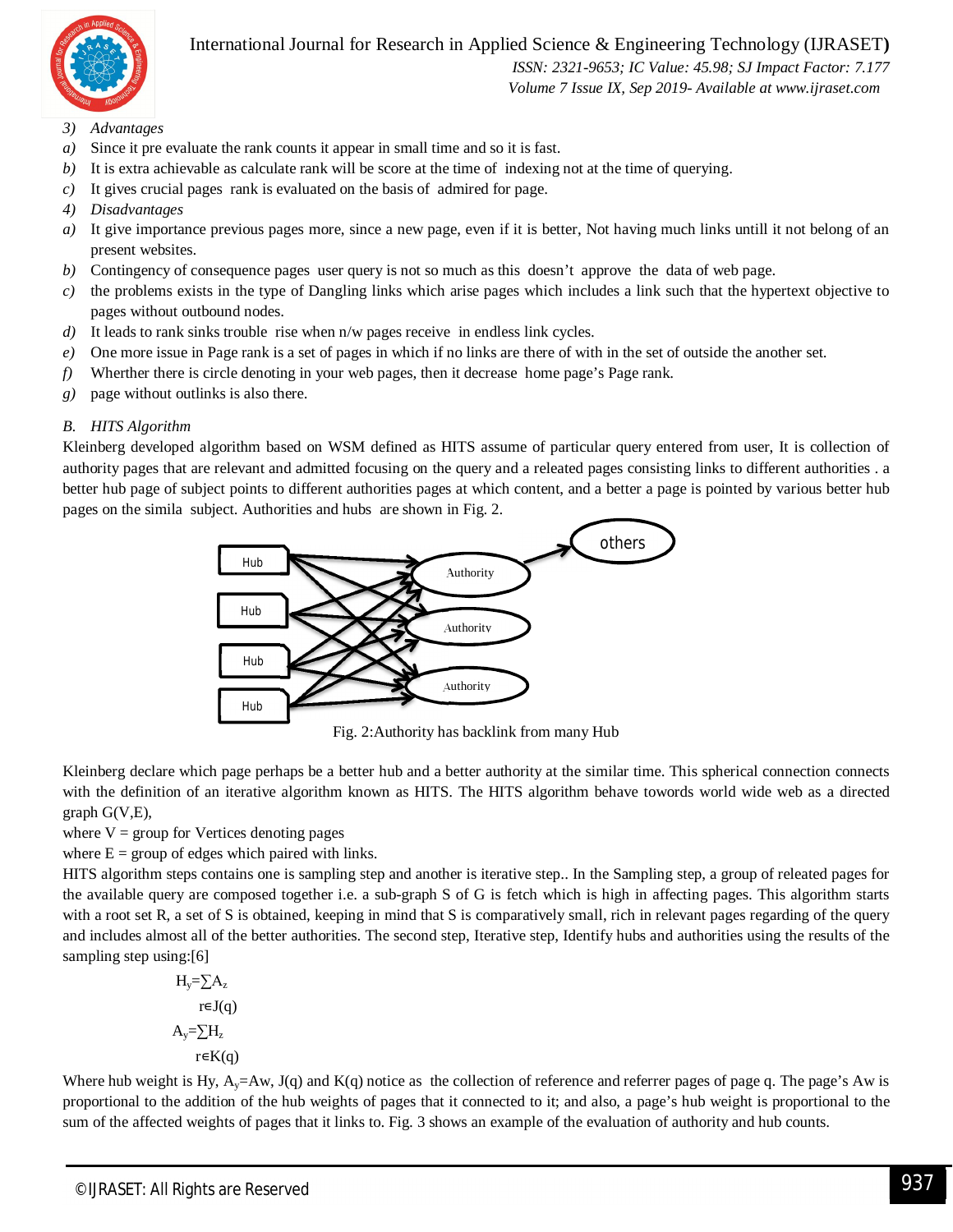

 *ISSN: 2321-9653; IC Value: 45.98; SJ Impact Factor: 7.177 Volume 7 Issue IX, Sep 2019- Available at www.ijraset.com*



Fig. 3: hubs and Authorities counts.

- *1) Advantages of HITS*
- *a)* The ranking may also be include with another data retrieval basis rankings.
- *b)* HITS is very quick to respond instructors queries (when compare with page rank)[7].
- *c)* Useful pages are found on when we observe authority and hubs data.
- *d)* HITS is a algorithm for evaluating authority and hubs in order to rank the retrieved data.
- *e)* Observations points to that HITS evaluate authority nodes and hub vertex in accurate way.
- *2) Disadvantages of HITS*
- *a)* It is based on queries so evaluation time is too much.
- *b*) A condition can arise at the time a page that includes links to a huge quantity of other topics might be collect a better hub rank but it isn't belongs to the users query. So this page is not the better related source for any data, then also it has a very high hub rank if it points to better ranked authorities.
- *c)* HITS focus on mutual reinforcement in the middle of authority and hub web pages. A better authority is a page that points to lot of better hubs and abetter hub is a page that is pointed to by lot of better authorities.
- *d*) Topic drift can also arise when there are pages not related to the root set and pages are tightly connected with root. if the root set has non-identical pages, so it also affect on to the pages in the other set. and, the web graph created by the pages in the base set, will not have the most related nodes and it result the algorithm failed to find the top ranked hubs and authorities for a available query.

| Year | Researchers                     | Algorithms/methods                   | Inputs     | Results                                                 |
|------|---------------------------------|--------------------------------------|------------|---------------------------------------------------------|
| 2018 | K. Sellamy, H. Jamil,           | various                              |            | approached to renovate execution of<br>proposed         |
|      | Y. Lakhrissi                    | web mining technique                 |            | employment for young graduate in morcco                 |
| 2017 | Kuber Mehan,                    | investigate various web<br>structure | crawler4i  | gives information about various web structures          |
|      | Jitendra Kumar, Sanjay Kumar    | algorithms and a case study on page  |            | algorithms                                              |
|      |                                 | rank and weightage page rank         |            |                                                         |
| 2014 | Rashmi Sharma,                  | page rank weightage, page rank, hits | data<br>on | weightage page rank is better then hits and page rank   |
|      | Kamayit Kaur                    |                                      | some url   |                                                         |
| 2014 | Anshul                          | web usage mining                     | web logs   | increase the efficiency of web site.                    |
|      | Bhargav, Munish                 |                                      |            |                                                         |
|      | Bhargav                         |                                      |            |                                                         |
| 2017 | K Jayamalini,                   | different technology of web mining   |            | gives knowledge about application of web mining         |
|      | Dr. M Ponnavoiko                |                                      |            |                                                         |
| 2011 | Sanjay K Malik, Sam Rizvi       | web usage mininag                    | server log | it analysis result of user interaction with the serves. |
| 2012 | Loraine                         | k-means                              | web page   | its results that                                        |
|      | Charlet Annie, Ashok Kumar      |                                      |            | k apriori algorithms is better the apriori algo.        |
| 2013 | A. Raiyani and prof. S.S Pandya | distict user identification          | user logs  | purpose approach fraud detection                        |
|      |                                 |                                      |            |                                                         |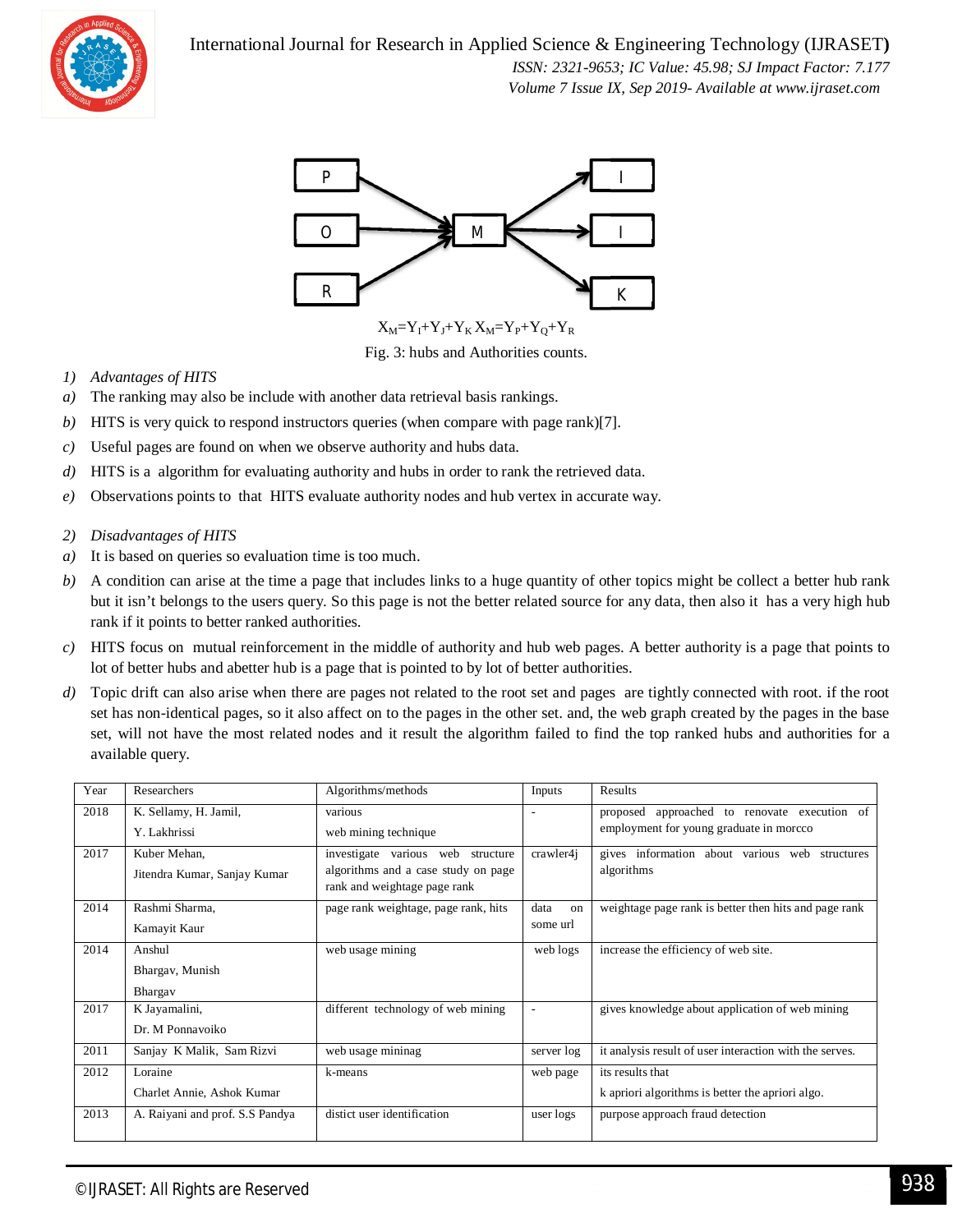

 *ISSN: 2321-9653; IC Value: 45.98; SJ Impact Factor: 7.177 Volume 7 Issue IX, Sep 2019- Available at www.ijraset.com*

#### **VI. CONCLUSION AND FUTURE WORK**

Till now we read out the research topic of web mining that focuses on content, usage and structure of web. Web structured mining deals with mainly hits and page rank. Web mining which is one of the Mining technique that extracts the information from web documents automatically. Page Rank algorithm is used in WSM to rank the related pages. In general web mining retrieve the data from websites for users in efficient manner but we catch some problems in hits and page rank algorithm that is our purposed work for future to solve the problem.

The future scope of the topic is to purpose a tool which check and act as the accuracy efficiency checker.

#### **REFERENCES**

- [1] K. Selamy, Y. Fakhri , S. Boualknadeeli , A. Momen, K.Haed(2016).Web mining methods and applications: Literature report and a proposed approach to improve performance of employment (2016)
- [2] Mrs. S. R. Kalailvi1, S. Maheshi2, V. Shobana. Web Mining: Data mining concepts applications and research directions.International Journal of Advanced Research in Computer and Communication Engineering (Vol. 4, Issue 11, November 2015)
- [3] Suvaraan Sharma, Department of Mathematics, Manit Bhopal. Data Pre processing Algorithm for Web Structure Mining. 5<sup>th</sup>International Conference on Eco-Friendl yCommunication Systems and Computing (ICECCS-2017)
- [4] Anshul Bhargav School of Computer Engineering,Pattern Discovery and Users Classification Through Web Usage Mining.( ICCICCT-2014)
- [5] S. Brin, and L. Page, The Anatomy of a Large Scale Hypertextual Web Search Engine, Computer Network and ISDN Systems *(Vol. 30, Issue 1-7, pp. 107- 117, 1998.)*
- [6] K.R. Srinath Page Ranking Algorithms A Comparison , Associate Professor, Department of Computer Science, Pragati Mahavidyalaya Degree and PG college, Telangana, e-ISSN: 2395-0056 Volume: 04 Issue: 12 | Dec-2017 www.irjet.net p-ISSN: 2395-0072
- [7] J. Kleinberg, "Authoritative Sources in a Hyper-Linked Environment", Journal of the ACM 46(5), pp. 604-632,199
- [8] Nidhi grover mca scholer institute of IT & Managementcomperative analysis of page rank and HITS algorithm. ISSN 2278-0181 Volume:01 issue 8 oct-2002.
- [9] Ms. Gaikwad Surekha Naganath , Ms. Mali Supriya Pralhad, Web Mining-Types,Applications,Challenges and Tools, International Journal of Advanced Research in Computer Engineering & Technology (IJARCET) Volume 4 Issue 5, May 2015
- [10] Kuber Mohan M.Tech CS Department of Cs, A Survey on Web Structure Mining.IJARC Volume 8, No. 3, March April 2017, ISSN No. 0976-5697
- [11] S. Jeyalatha CS dept. Design and Implementation of a Web Structure Mining Algorithm using bfs Strategy for Academic Search Application.ICITST 2002.
- [12] Web Mining Taxonomy Kiril Griazev,Department of IT, 978-1-5386-6737-8/2018 IEEE